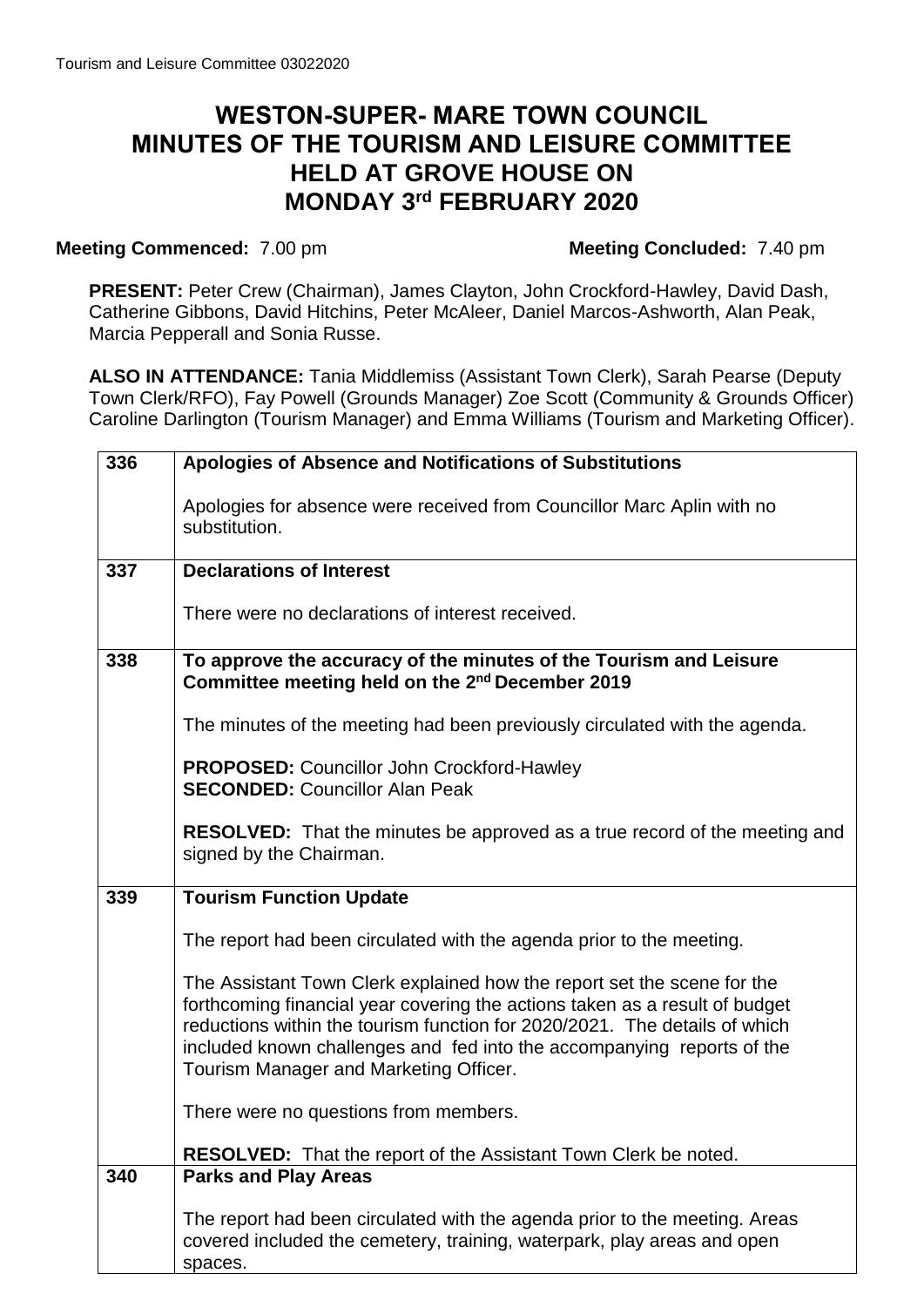|     | The Grounds Manager explained that the Splash Pad refurbishment was<br>complete with just a few final snagging items to resolve. The Splash Park would<br>be fully operational and ready for the next season starting in April 2020.                                                                                                                                                                                                                                                                                                                                                                                                                                                                                                                                                                                                                                                             |
|-----|--------------------------------------------------------------------------------------------------------------------------------------------------------------------------------------------------------------------------------------------------------------------------------------------------------------------------------------------------------------------------------------------------------------------------------------------------------------------------------------------------------------------------------------------------------------------------------------------------------------------------------------------------------------------------------------------------------------------------------------------------------------------------------------------------------------------------------------------------------------------------------------------------|
|     | Conniston Green Play Area Refurbishment was now complete and had been<br>well received by the community. A formal opening would be arranged for the<br>near future.                                                                                                                                                                                                                                                                                                                                                                                                                                                                                                                                                                                                                                                                                                                              |
|     | A member questioned if the topple testing at the Cemetery was being recorded.<br>The Grounds Manager confirmed a full record was kept. Families had been<br>getting in contact to enquire how to rectify the deteriorating graves. The Deputy<br>Town Clerk explained that the Grounds Team followed the regulations set out by<br>the ICCM (Institute of Cemetery and Crematory Management) and how the team<br>was passionate about the work they carried out and went beyond what was<br>recommended to ensure the memorials were safe.                                                                                                                                                                                                                                                                                                                                                       |
|     | It was confirmed that the SLA agreement with North Somerset Council was in<br>place for the next season at the Waterpark. Some members commented on the<br>condition of Castle Batch play area and Clarence Park. The Deputy Town Clerk<br>confirmed the Essential Maintenance Repair and Replacement Programme<br>would be brought to the next meeting to be discussed and adjusted if needed.<br>The Grounds Team carried out works to ensure that the play areas were safe.                                                                                                                                                                                                                                                                                                                                                                                                                   |
|     | There were ongoing issues trying to be resolved regarding the adoption of play<br>areas in West Wick.                                                                                                                                                                                                                                                                                                                                                                                                                                                                                                                                                                                                                                                                                                                                                                                            |
|     | <b>RESOLVED:</b> That the report of the Grounds Manager be noted.                                                                                                                                                                                                                                                                                                                                                                                                                                                                                                                                                                                                                                                                                                                                                                                                                                |
| 341 | <b>Destination Advertising and Visit Weston Website Stats</b>                                                                                                                                                                                                                                                                                                                                                                                                                                                                                                                                                                                                                                                                                                                                                                                                                                    |
|     | The report had been circulated with the agenda prior to the meeting. Areas<br>covered included the departmental KPI's, website stats and updates, social<br>media and new destination marketing campaign plans for 2020.                                                                                                                                                                                                                                                                                                                                                                                                                                                                                                                                                                                                                                                                         |
|     | The Tourism Marketing Officer explained how that a year-long campaign with<br>Pear Communications had been established, starting April 2020. They were a<br>large advertising company who worked with both digital and print campaigns.<br>12 selected motorway services would display the campaign on 60 inch<br>screens and be accompanied by a stand with printed literature for people to<br>take away. There was the ability to track where print material was being taken<br>from and if any more or less were needed in certain locations, re-stocking<br>would take place. Platinum Plus members would have additional benefits<br>which could be site specific and uploaded almost instantaneously. By the end<br>of 2020 Pear was hoping to have developed software which allowed clients to<br>access and change the campaign material themselves, subject to necessary<br>approvals. |
| 342 | <b>RESOLVED:</b> That the report of the Tourism Marketing Officer be noted.<br><b>Visitor Information Centre (VIC)</b>                                                                                                                                                                                                                                                                                                                                                                                                                                                                                                                                                                                                                                                                                                                                                                           |
|     |                                                                                                                                                                                                                                                                                                                                                                                                                                                                                                                                                                                                                                                                                                                                                                                                                                                                                                  |
|     | The report had been circulated with the agenda prior to the meeting. Areas<br>covered included former awards accomplishments, the r South West Tourism<br>Awards 2020, Visit Weston Partnership updates, wider tourism matters, Visit                                                                                                                                                                                                                                                                                                                                                                                                                                                                                                                                                                                                                                                            |